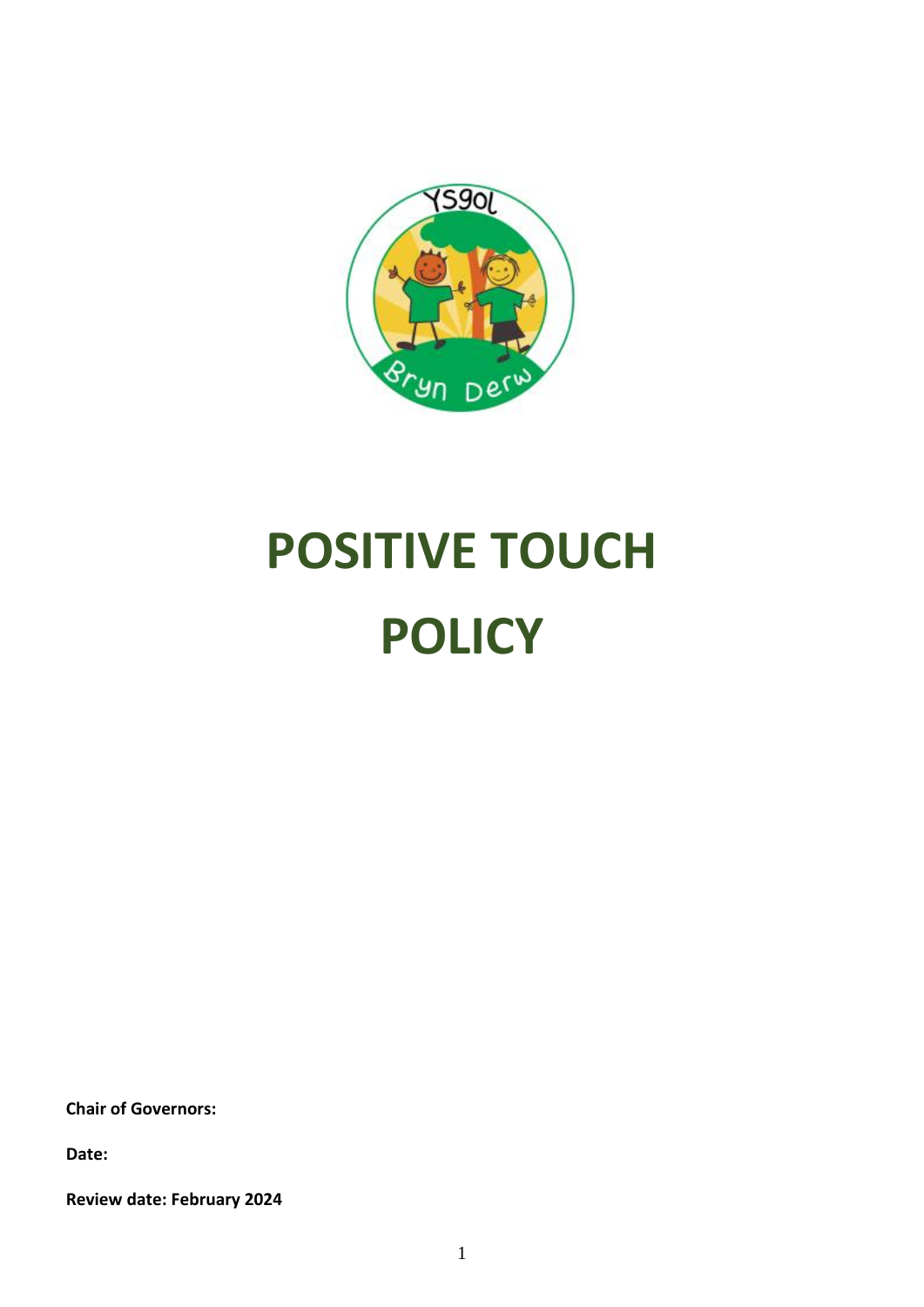# **Positive Touch Policy**

## **Contents**

- Introduction
- Parental and carer involvement
- The purpose of touch
- Communication
- Learning
- $\bullet$  Play
- Therapeutic activities and physical support
- Emotional wellbeing
- Personal and intimate care
- Medical and nursing care
- Protection and personal safety
- Guidance for the use of touch
- Staff training
- Equal opportunities
- Health and safety
- Home/School links
- Governors
- Review
- Related policies
- Related and supporting documentation

## **Introduction**

Touch is an essential part of our pupils' education and enables us to provide sensitive therapy and care for the young people in our school. Used in context and with empathy, touch enables us to build trusting relationships with our pupils and develop natural interactions. Touch plays an important role in helping us to promote the acquisition of key skills and provide access to a broad and balanced school curriculum. This policy outlines the need to use touch as a necessary part of our holistic curriculum, offers guidance and direction for staff and helps to protect the pupils in our care.

## **Parental and carer involvement**

All parents and carers may have access to a copy of this document on request. They are essential partners in all aspects of their child's education, therapy and care and communication is vitally important. This is enabled via home-school books, telephone conversations, Parents Evenings, Annual Review Meetings and End of Year Reports as well as any additional planning meetings, and meetings with social care and health services. Some pupils have individual manual handling plans and behaviour plans which are reviewed regularly by appropriately trained and qualified staff. Parents and carers will be consulted in this process, where appropriate, and have access to copies of all individualised programmes and plans.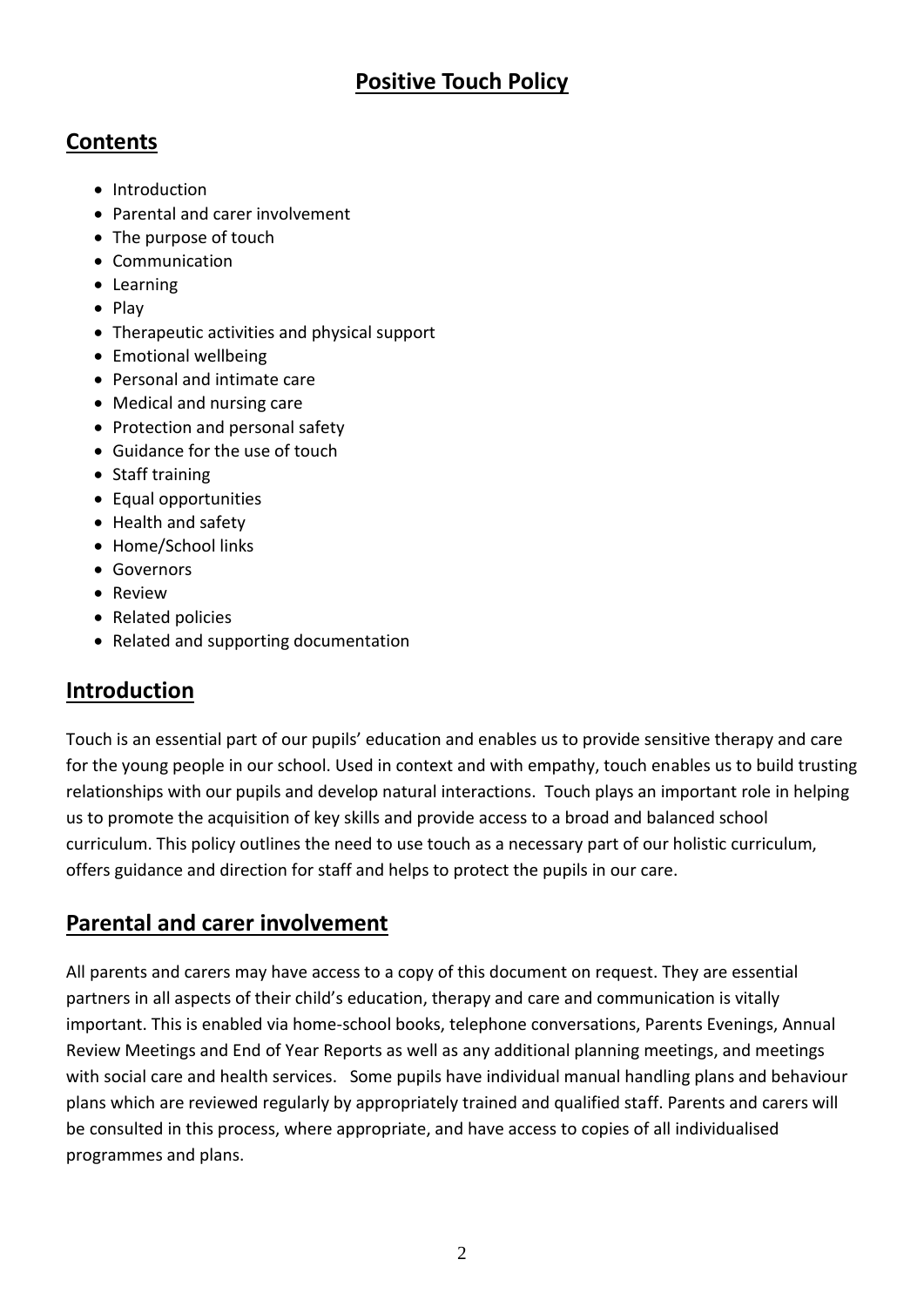The school works in partnership with the local education authority and a range of professionals to provide appropriate therapeutic and medical interagency support for our pupils. This may include:

- Physiotherapy **Exercise 2018** Social Workers
- Speech and Language Therapy Psychologists
- Occupational Therapy  **Paediatricians**
- Child and Adult Mental Health Service Community Nurses
- 
- 
- -

# **The purpose of touch**

Touch is used routinely within our schools for a wide variety of reasons and functions:

- To develop communication
- To support learning
- To develop play skills
- To facilitate therapeutic activities and physical support
- To support emotional wellbeing
- To facilitate personal and intimate care
- To give medical and nursing care
- To protect the pupils and keep them safe

## **Communication**

The use of touch enables us to reinforce positive, communicative exchanges or as the main form of communication in itself. It enables us to respond non-verbally to a pupil's own use of physical contact during interactions and social contacts. These forms of contact are most likely to occur during Interaction or musical interactions, Touch Therapy, Rebound Therapy and routine, social exchanges such as giving a high five or shaking hands.

# **Learning**

Touch is an important element of teaching and learning and enables us to establish the fundamentals of communication such as enjoying being with another person and being able to attend to them or using and understanding eye contacts. It is often necessary to physically prompt during co-active, directed educational tasks and life skills activities such as learning to eat and drink. Curriculum areas such as P.E. generally require varying levels of touch, these are essential in terms of giving support and guidance.

# **Play**

Pupils who are at early stages of development are likely to engage in tactile and physical exchanges during their play. Staff respond sensitively to the individual needs of the pupils and model appropriate, physical exchanges and play skills. This is facilitated in a respectful manner, upholds the dignity of the individuals involved whilst being relevant to their developmental levels and cognitive abilities.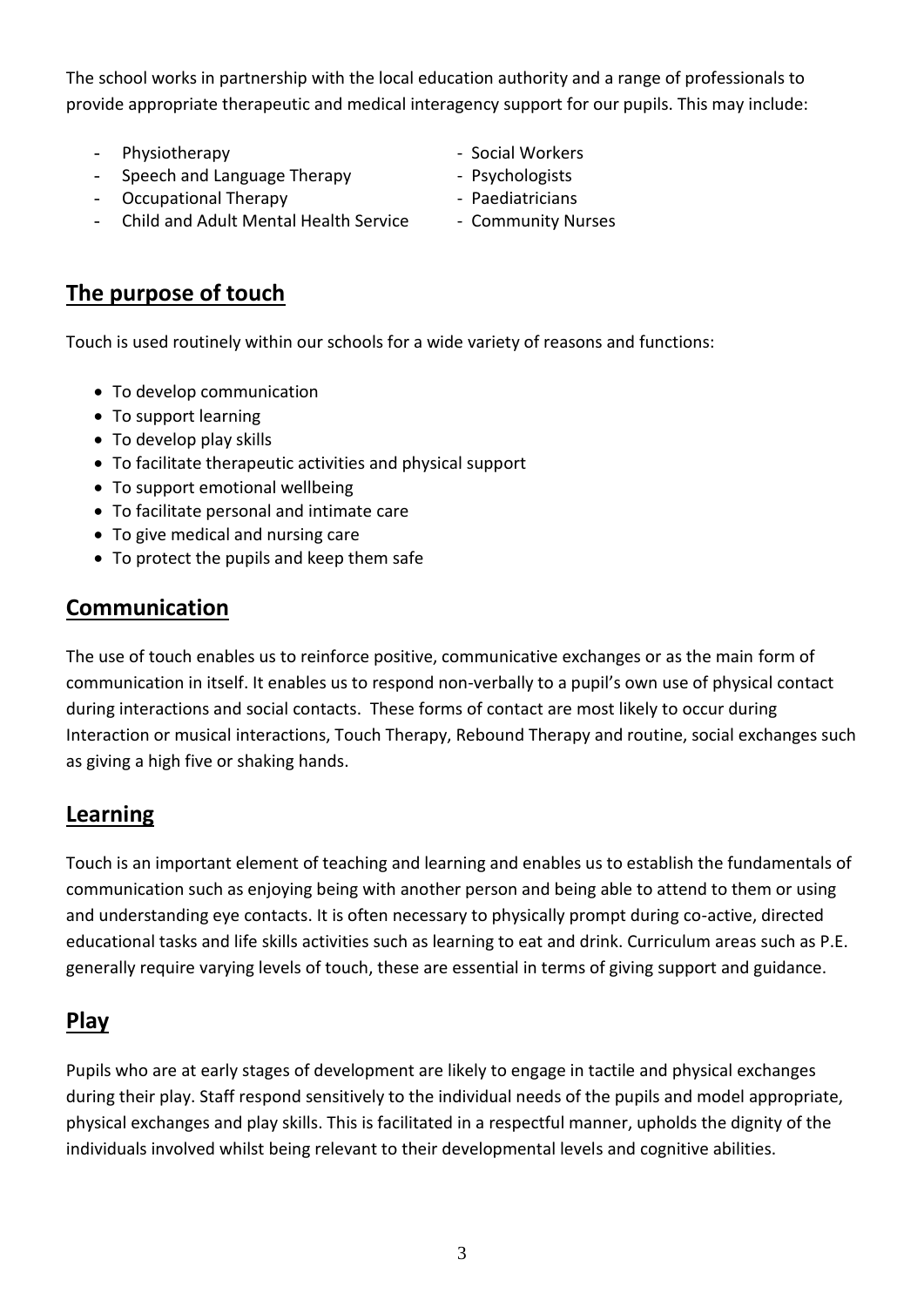# **Therapeutic activities and physical support**

A variety of therapies complements and supports our pupils' learning. These are carried out by therapists or by members of the school staff facilitating the therapy programmes. Physical support may be necessary for some pupils' who have difficulties with independent mobility are not able to sit unaided or who need help transferring from their wheelchairs. The therapeutic use of touch may include: Physiotherapy, Rebound Therapy or sensory stimulation.

#### **Emotional wellbeing**

Touch enables us to offer our pupils reassurance, security and comfort. In context it can be used to help them understand their emotions and feelings. Pupils who find it difficult to move around the school, or access group activities such as daily reflection and assemblies, may be offered physical support and guidance through the use of recognised low level Team Teach interventions for guiding and escorting.

#### **Personal and intimate care**

Many of our pupils require support with all aspects of their personal and intimate care. This includes:

- eating and drinking
- toileting
- dressing and undressing
- wiping noses
- washing hands and faces
- teeth cleaning
- showering and hair washing

A variety of cues are used to inform the pupil about their personal and intimate care prior to any physical contact. These range from music or songs, signs and symbols or objects of reference. All intimate care is carried out with respect for the pupils' dignity.

#### **Medical and nursing care**

This may involve giving first aid for minor accidents, the administration of medication, oxygen and enteral feeding (including stoma care). Other interventions may include blood tests and continence assessments. Pupils may have medical examinations carried out by paediatricians or nursing professionals with parental or carer permission. Pupils with very specialised needs will have care plans which are agreed with parents and carers.

## **Protection and personal safety**

Touch is used to support pupils during times of high anxiety which may result in episodes of challenging behaviour or for those who find it difficult to move around the school without physical support and guidance. The use of specific, positive physical interventions is agreed with parents, carers and staff and is documented within pupils' individual behaviour and intervention plans. All incidents requiring higher levels of physical interventions are recorded using the agreed school protocols.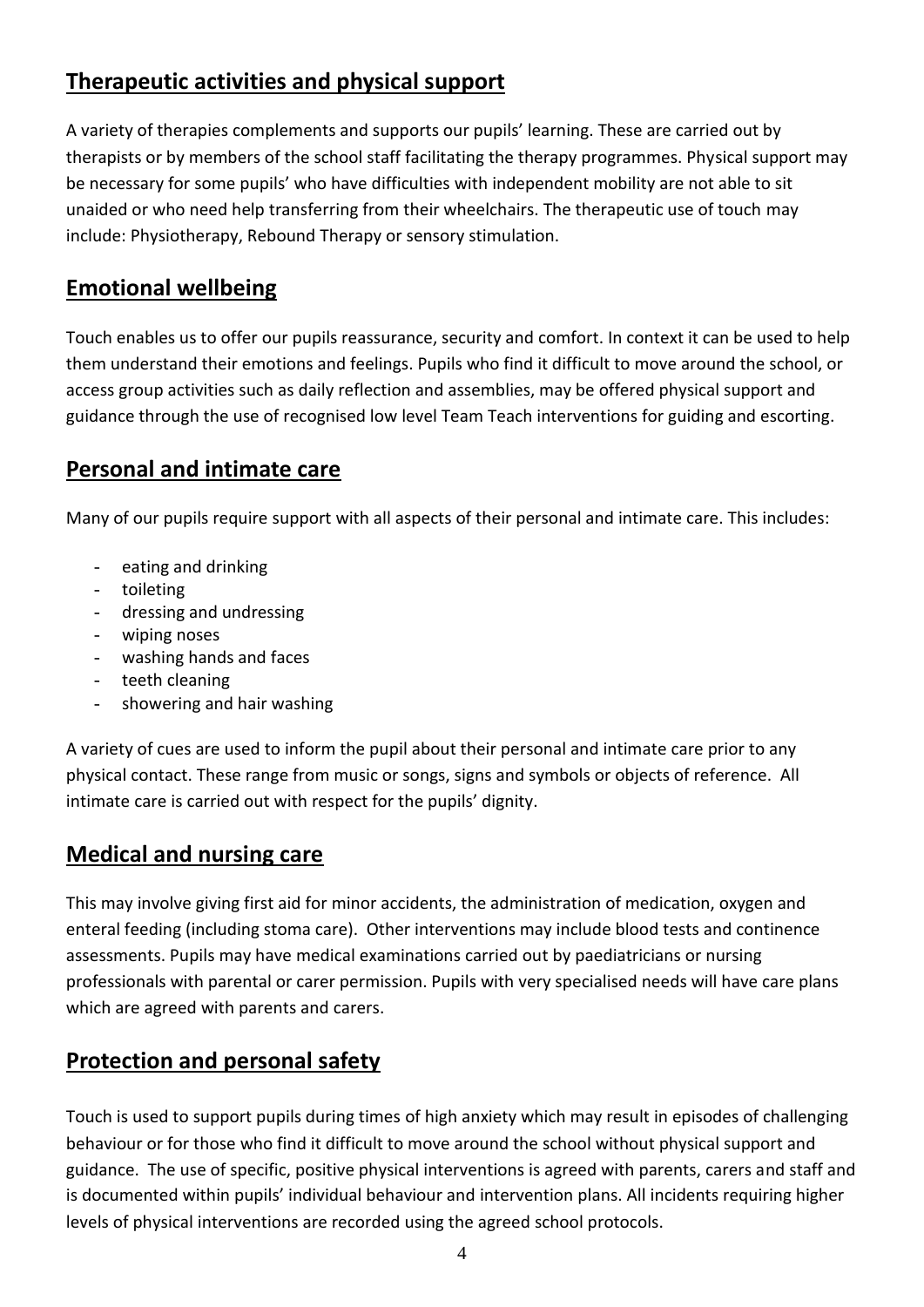# **Guidance for the use of touch**

Without exception staff need to be clear and open about the use of touch, how it supports the development and wellbeing of our pupils and be able to explain the rationale for its use – touch should always be undertaken in the best interest of the child, never in the interest of the adult. The use of touch should be discussed openly between staff.

There must always be clarity and transparency in all activities which involve touch. Wherever possible a description of how touch is used to facilitate learning, therapies and personal and intimate care should be documented within class planning, IEPs and IBPs, handling and health care plans.

It is very important that, as far as possible, the pupils give consent to any touch. All staff should be sensitive to any verbal or non-verbal communication from pupils indicating they do not want to be touched. It must always be considered that for touch to be positive it should be consensual.

Staff should be aware of any changes in a pupil's behaviour which may indicate the need to reduce or withdraw touch, particularly during play or Intensive Interaction sessions. All changes in behaviour in response to touch should be recorded using the systems in place, for example, IEPs, IBPs, safeguarding documentation (nagging doubts, ongoing concerns).

All pupils should be given opportunities to touch each other during interactions and whist playing, as would happen naturally for any child, young person or adult. Staff should ensure that all involved are comfortable with this and that all physical interactions are appropriate within these contexts.

#### **Staff must be aware of potential difficulties related to touch and sexual issues.**

- Staff must be sensitive to the danger of touch being misunderstood and triggering sexual arousal and must be alert to all signals from the pupil they are supporting.
- The pupils we support may inadvertently touch intimate parts of a member of staff's body when there is no sexual intent or understanding. If this occurs the member of staff should withdraw from the situation without giving negative feedback and should record the incident in detail.
- It is never appropriate for a member of staff to touch a pupil's intimate body areas except as part of agreed, intimate or medical care.
- If staff are in any doubt about issues concerning appropriate touch, or observe any practise they consider is a cause for concern they should follow the agreed protocol for safeguarding as laid down in the schools' policy.

## **Staff training**

All staff receive regular training and refreshers in positive physical interventions (Team Teach), manual handling and safeguarding. Identified staff are trained in health care competences which are specific to individual pupils.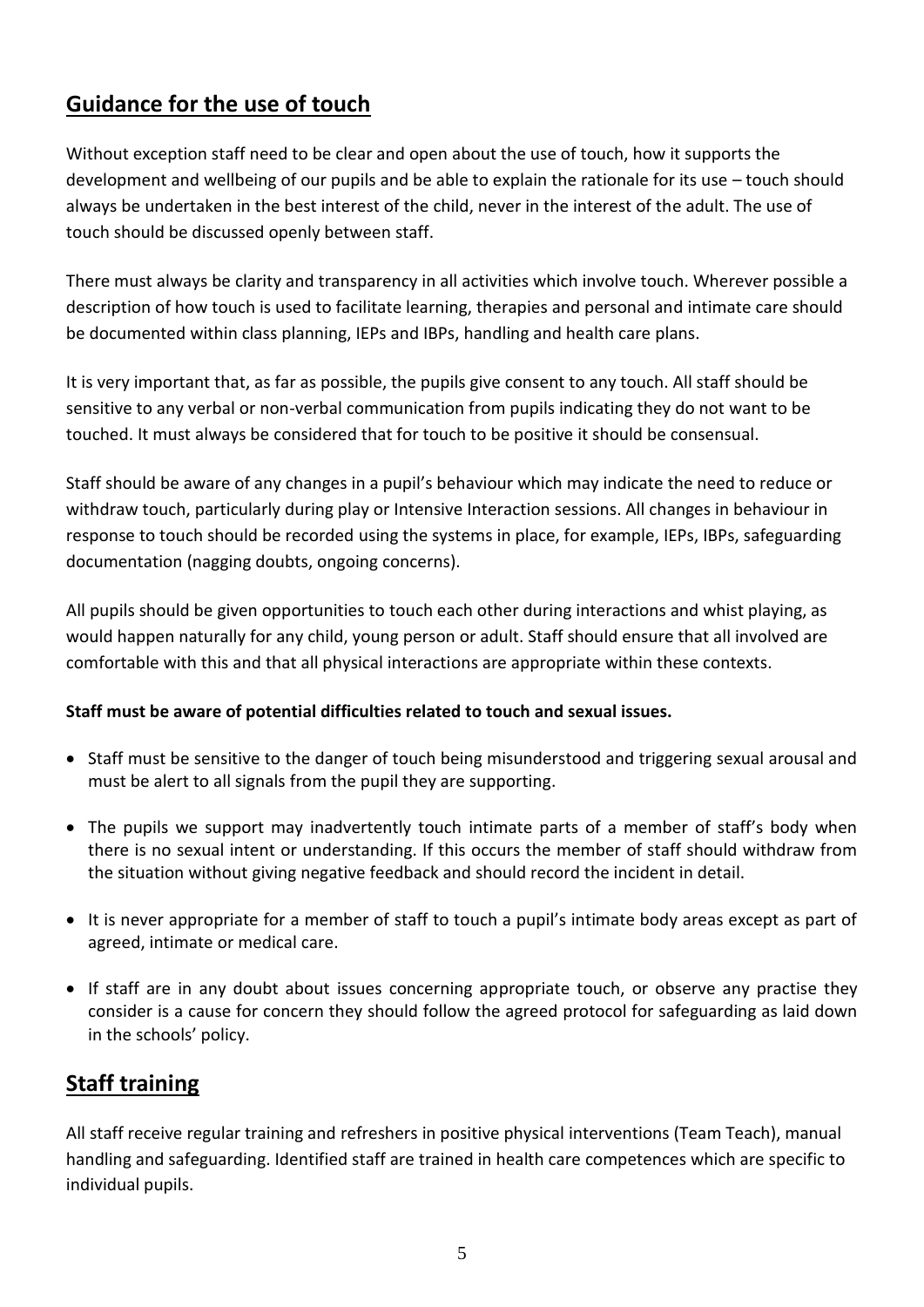# **Equal opportunities**

Whilst respecting that gender, cultural and disability factors have relevance in issues of touch, the emotional and communication needs of individual pupils should be given equal consideration. Pupils of any age can want and need physical support that requires touch. This raises issues of ageappropriateness and the maintenance of dignity for older pupils. However, the developmental age, emotional and communication needs of individuals are of greater importance than chronological age.

#### **Health and safety**

Teachers and support staff should exercise professional judgement with regard to the range, equipment and materials used.

It is the responsibility of all staff to be aware of possible health and safety issues.

Any specific issues relating to health and safety which need immediate attention should be brought to the attention of the appropriate personnel.

Refer to Schools' Health and Safety Policy for further details.

## **Home /school links**

It is essential to establish good relationships with parents and carers. At Ysgol Bryn Derw this includes:

- Home / school diaries where appropriate
- Parents evenings
- Planning individual objectives at the pupils' Annual Review
- Multi-disciplinary work, Team around the Child (TAC) meetings and meetings between parents, teacher, speech and language therapists and other named agencies.

#### **Governors**

The school governors ensure that they have knowledge of the policy and its implications for the school

#### **Review**

The policy will be reviewed and updated by the identified member of the SLT, as part of a cycle, in consultation with the appropriate staff and then submitted to Governors for final approval. It will be reviewed at least once every 3 years

# **Related policies**

- Safeguarding
- Behaviour
- Intimate Care

## **Related and supporting documentation**